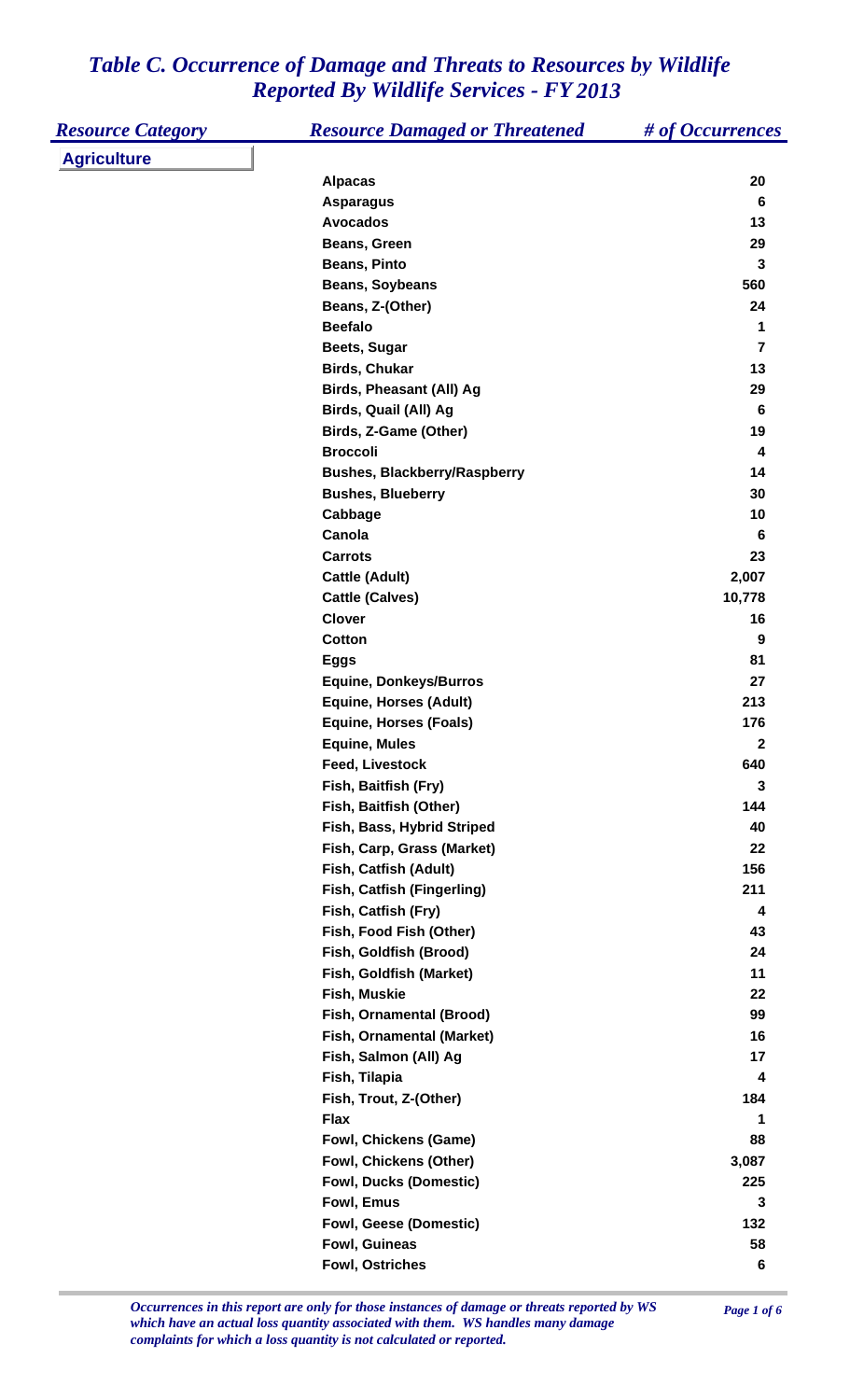| <b>Resource Category</b> | <b>Resource Damaged or Threatened</b>    | # of Occurrences |
|--------------------------|------------------------------------------|------------------|
| <b>Agriculture</b>       |                                          |                  |
|                          | <b>Fowl, Pigeons (Domestic)</b>          | 5                |
|                          | <b>Fowl, Turkeys (Domestic)</b>          | 100              |
|                          | <b>Fruit, Apples</b>                     | 40               |
|                          | Fruit, Blackberries/Raspberries          | 4                |
|                          | <b>Fruit, Blueberries</b>                | 25               |
|                          | <b>Fruit, Cherries</b>                   | 6                |
|                          | Fruit, Citrus (All)                      | 8                |
|                          | <b>Fruit, Cranberries</b>                | 27               |
|                          | <b>Fruit, Grapes/Muscadines</b>          | 2,059            |
|                          | <b>Fruit, Peaches</b>                    | 11               |
|                          | <b>Fruit, Pears</b>                      | 3                |
|                          | Fruit, Z-(Other)                         | 52               |
|                          | <b>Gardens, Truck</b>                    | 130              |
|                          | Ginseng                                  | 85               |
|                          | <b>Goats, Meat (Adults)</b>              | 254              |
|                          | <b>Goats, Meat (Kids)</b>                | 608              |
|                          | Goats, Mohair (Adult)                    | 138              |
|                          | <b>Goats, Mohair (Kids)</b>              | 183              |
|                          | Goats, Z-(Other Adults)                  | 809              |
|                          | Goats, Z-(Other Kids)                    | 1,034            |
|                          | <b>Grain, Stored (Non-Livestock)</b>     | 16               |
|                          | <b>Grains, Barley</b>                    | 33               |
|                          | <b>Grains, Buckwheat</b>                 | 1                |
|                          | <b>Grains, Corn (Field)</b>              | 1,401            |
|                          | <b>Grains, Corn (Sweet)</b>              | 148              |
|                          | <b>Grains, Milo</b>                      | 39               |
|                          | <b>Grains, Oats</b>                      | 62               |
|                          | <b>Grains, Rice</b>                      | 336              |
|                          | <b>Grains, Rice (Wild)</b>               | 65               |
|                          | Grains, Rye                              | 11               |
|                          | <b>Grains, Wheat</b>                     | 377              |
|                          | Grains, Z-(Other)                        | 91               |
|                          | Grasses/Sod                              | 725              |
|                          | Hay (Stack/Bales)                        | 79               |
|                          | Hayfields, Alfalfa                       | 434              |
|                          | <b>Hayfields, Mixed Species</b>          | 292              |
|                          | Hives (Bees, Honey, Structures)          | 373              |
|                          | Lettuce                                  | 18               |
|                          | Llamas (All)                             | 76               |
|                          | Mammals, Bison (Buffalo) Ag              | 26               |
|                          | <b>Mammals, Deer, Axis</b>               | 68               |
|                          | <b>Mammals, Deer, Fallow</b>             | 36               |
|                          | Mammals, Deer, White-Tailed Ag           | 356              |
|                          | Mammals, Elk (Wapiti) Ag                 | 1                |
|                          | <b>Mammals, Furbearers (Farm-Raised)</b> | 5                |
|                          | <b>Mammals, Z-Exotic Game (Other)</b>    | 256              |
|                          | <b>Mammals, Z-Native Game (Other)</b>    | 22               |
|                          | <b>Melons, Canteloupe</b>                | 9                |
|                          | <b>Melons, Watermelons</b>               | 45               |
|                          | Melons, Z-(Other)                        | $\mathbf{2}$     |
|                          | Nuts, Almond                             | $\mathbf{2}$     |
|                          | Nuts, Filberts/Hazel                     | 4                |
|                          | <b>Nuts, Pecans</b>                      | 170              |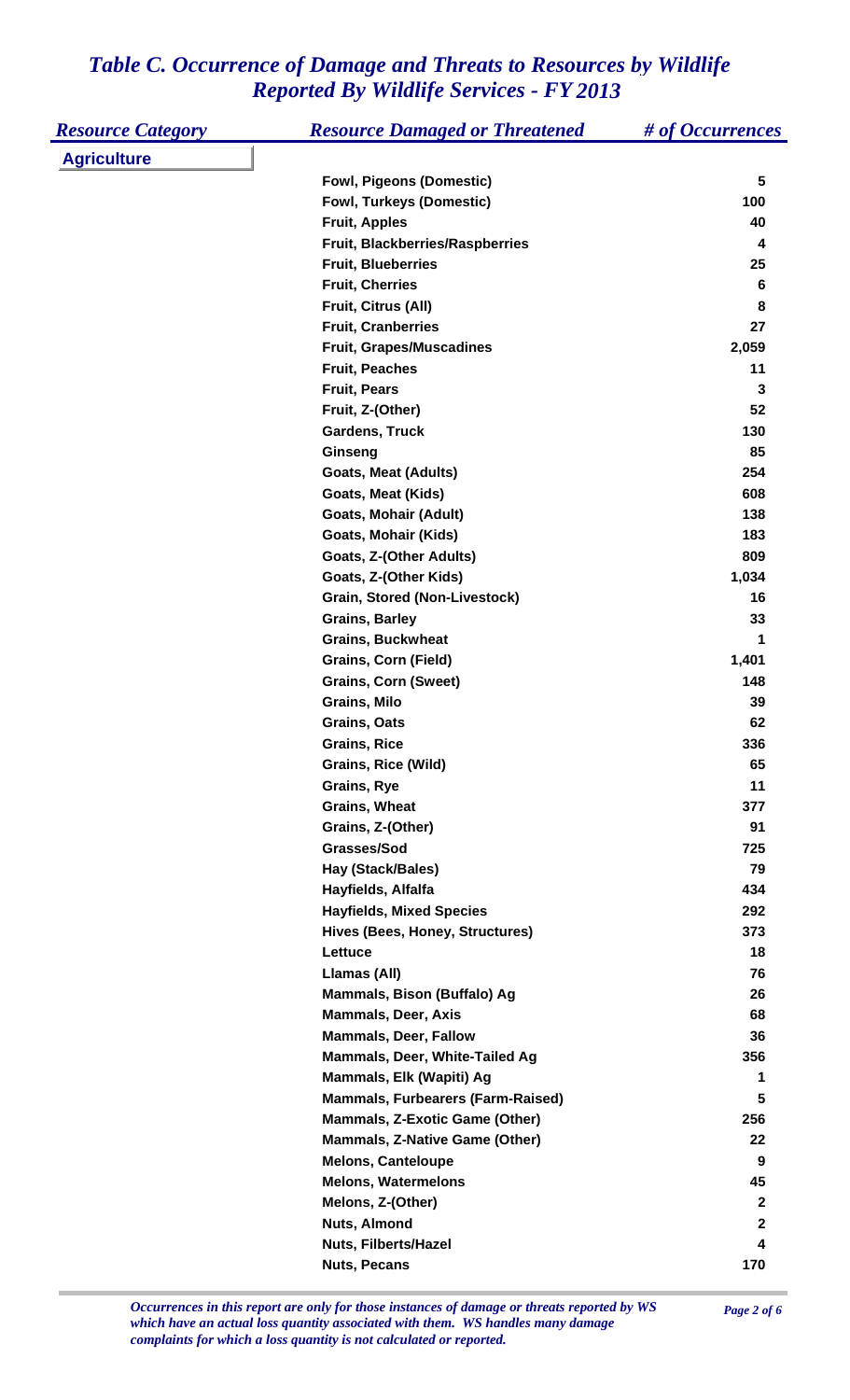| <b>Agriculture</b><br>Nuts, Pistachio<br>5<br><b>Nuts, Walnut</b><br>3<br>Nuts, Z-(Other)<br>8<br><b>Pasture</b><br>2,122<br>16<br><b>Peafowl, Common</b><br><b>Peanuts</b><br>21<br>11<br>Peas<br>11<br><b>Peppers, Chilies</b><br>Peppers, Sweet<br>$\mathbf 2$<br>$\mathbf 3$<br><b>Plants, Aquatic</b><br>Plants, Commercial Nursery/Greenhouse (All)<br>97<br><b>Plants, Grapes/Muscadines</b><br>81<br><b>Potatoes</b><br>15<br><b>Pumpkins</b><br>19<br><b>Rabbits (Domestic)</b><br>25<br>695<br>Rangeland<br>Seeds, Reforestation Ag<br>1<br><b>Sheep (Adult)</b><br>3,921<br>Sheep (Lambs)<br>7,127<br><b>Shellfish, Clams (Cultured Beds)</b><br>1<br>Shellfish, Crawfish<br>106<br><b>Shellfish, Mussels (Cultured Beds)</b><br>$\mathbf 2$<br><b>Shellfish, Oysters (Cultured Beds)</b><br>3<br>Shellfish, Prawns/Shrimp (All)<br>4<br><b>Silage</b><br>82<br>Spinach<br>9<br><b>Squash</b><br>12<br><b>Strawberries</b><br>48<br>Sudangrass, Sorghum<br>8<br><b>Sugarcane</b><br>4<br><b>Sunflowers</b><br>149<br><b>Swine (Adult)</b><br>115<br><b>Swine (Piglets)</b><br>68<br><b>Tobacco</b><br>1<br><b>Tomatoes</b><br>8<br><b>Trees, Almond</b><br>61<br>225<br><b>Trees, Apple</b><br><b>Trees, Cherry</b><br>10<br><b>Trees, Christmas</b><br>48<br>Trees, Citrus (All)<br>7<br><b>Trees, Filberts/Hazel</b><br>1<br>Trees, Hazelnut<br>1<br><b>Trees, Olive</b><br>10<br><b>Trees, Peach</b><br>11<br><b>Trees, Pear</b><br>10<br>17<br><b>Trees, Pecan</b><br><b>Trees, Seedlings Ag</b><br>17<br><b>Trees, Standing (Mixed)</b><br>1,578<br><b>Trees, Standing Hardwood</b><br>241<br><b>Trees, Standing Softwood</b><br>117<br><b>Trees, Walnut</b><br>8<br>Trees, Z-Fruit/Nut (Other)<br>113<br>47,804<br># Occurrences of Resources Damaged or Threatened in Agriculture | <b>Resource Category</b> | <b>Resource Damaged or Threatened</b> | # of Occurrences |
|-----------------------------------------------------------------------------------------------------------------------------------------------------------------------------------------------------------------------------------------------------------------------------------------------------------------------------------------------------------------------------------------------------------------------------------------------------------------------------------------------------------------------------------------------------------------------------------------------------------------------------------------------------------------------------------------------------------------------------------------------------------------------------------------------------------------------------------------------------------------------------------------------------------------------------------------------------------------------------------------------------------------------------------------------------------------------------------------------------------------------------------------------------------------------------------------------------------------------------------------------------------------------------------------------------------------------------------------------------------------------------------------------------------------------------------------------------------------------------------------------------------------------------------------------------------------------------------------------------------------------------------------------------------------------------------------------------------------------------------------------------------------------------------------------------|--------------------------|---------------------------------------|------------------|
|                                                                                                                                                                                                                                                                                                                                                                                                                                                                                                                                                                                                                                                                                                                                                                                                                                                                                                                                                                                                                                                                                                                                                                                                                                                                                                                                                                                                                                                                                                                                                                                                                                                                                                                                                                                                     |                          |                                       |                  |
|                                                                                                                                                                                                                                                                                                                                                                                                                                                                                                                                                                                                                                                                                                                                                                                                                                                                                                                                                                                                                                                                                                                                                                                                                                                                                                                                                                                                                                                                                                                                                                                                                                                                                                                                                                                                     |                          |                                       |                  |
|                                                                                                                                                                                                                                                                                                                                                                                                                                                                                                                                                                                                                                                                                                                                                                                                                                                                                                                                                                                                                                                                                                                                                                                                                                                                                                                                                                                                                                                                                                                                                                                                                                                                                                                                                                                                     |                          |                                       |                  |
|                                                                                                                                                                                                                                                                                                                                                                                                                                                                                                                                                                                                                                                                                                                                                                                                                                                                                                                                                                                                                                                                                                                                                                                                                                                                                                                                                                                                                                                                                                                                                                                                                                                                                                                                                                                                     |                          |                                       |                  |
|                                                                                                                                                                                                                                                                                                                                                                                                                                                                                                                                                                                                                                                                                                                                                                                                                                                                                                                                                                                                                                                                                                                                                                                                                                                                                                                                                                                                                                                                                                                                                                                                                                                                                                                                                                                                     |                          |                                       |                  |
|                                                                                                                                                                                                                                                                                                                                                                                                                                                                                                                                                                                                                                                                                                                                                                                                                                                                                                                                                                                                                                                                                                                                                                                                                                                                                                                                                                                                                                                                                                                                                                                                                                                                                                                                                                                                     |                          |                                       |                  |
|                                                                                                                                                                                                                                                                                                                                                                                                                                                                                                                                                                                                                                                                                                                                                                                                                                                                                                                                                                                                                                                                                                                                                                                                                                                                                                                                                                                                                                                                                                                                                                                                                                                                                                                                                                                                     |                          |                                       |                  |
|                                                                                                                                                                                                                                                                                                                                                                                                                                                                                                                                                                                                                                                                                                                                                                                                                                                                                                                                                                                                                                                                                                                                                                                                                                                                                                                                                                                                                                                                                                                                                                                                                                                                                                                                                                                                     |                          |                                       |                  |
|                                                                                                                                                                                                                                                                                                                                                                                                                                                                                                                                                                                                                                                                                                                                                                                                                                                                                                                                                                                                                                                                                                                                                                                                                                                                                                                                                                                                                                                                                                                                                                                                                                                                                                                                                                                                     |                          |                                       |                  |
|                                                                                                                                                                                                                                                                                                                                                                                                                                                                                                                                                                                                                                                                                                                                                                                                                                                                                                                                                                                                                                                                                                                                                                                                                                                                                                                                                                                                                                                                                                                                                                                                                                                                                                                                                                                                     |                          |                                       |                  |
|                                                                                                                                                                                                                                                                                                                                                                                                                                                                                                                                                                                                                                                                                                                                                                                                                                                                                                                                                                                                                                                                                                                                                                                                                                                                                                                                                                                                                                                                                                                                                                                                                                                                                                                                                                                                     |                          |                                       |                  |
|                                                                                                                                                                                                                                                                                                                                                                                                                                                                                                                                                                                                                                                                                                                                                                                                                                                                                                                                                                                                                                                                                                                                                                                                                                                                                                                                                                                                                                                                                                                                                                                                                                                                                                                                                                                                     |                          |                                       |                  |
|                                                                                                                                                                                                                                                                                                                                                                                                                                                                                                                                                                                                                                                                                                                                                                                                                                                                                                                                                                                                                                                                                                                                                                                                                                                                                                                                                                                                                                                                                                                                                                                                                                                                                                                                                                                                     |                          |                                       |                  |
|                                                                                                                                                                                                                                                                                                                                                                                                                                                                                                                                                                                                                                                                                                                                                                                                                                                                                                                                                                                                                                                                                                                                                                                                                                                                                                                                                                                                                                                                                                                                                                                                                                                                                                                                                                                                     |                          |                                       |                  |
|                                                                                                                                                                                                                                                                                                                                                                                                                                                                                                                                                                                                                                                                                                                                                                                                                                                                                                                                                                                                                                                                                                                                                                                                                                                                                                                                                                                                                                                                                                                                                                                                                                                                                                                                                                                                     |                          |                                       |                  |
|                                                                                                                                                                                                                                                                                                                                                                                                                                                                                                                                                                                                                                                                                                                                                                                                                                                                                                                                                                                                                                                                                                                                                                                                                                                                                                                                                                                                                                                                                                                                                                                                                                                                                                                                                                                                     |                          |                                       |                  |
|                                                                                                                                                                                                                                                                                                                                                                                                                                                                                                                                                                                                                                                                                                                                                                                                                                                                                                                                                                                                                                                                                                                                                                                                                                                                                                                                                                                                                                                                                                                                                                                                                                                                                                                                                                                                     |                          |                                       |                  |
|                                                                                                                                                                                                                                                                                                                                                                                                                                                                                                                                                                                                                                                                                                                                                                                                                                                                                                                                                                                                                                                                                                                                                                                                                                                                                                                                                                                                                                                                                                                                                                                                                                                                                                                                                                                                     |                          |                                       |                  |
|                                                                                                                                                                                                                                                                                                                                                                                                                                                                                                                                                                                                                                                                                                                                                                                                                                                                                                                                                                                                                                                                                                                                                                                                                                                                                                                                                                                                                                                                                                                                                                                                                                                                                                                                                                                                     |                          |                                       |                  |
|                                                                                                                                                                                                                                                                                                                                                                                                                                                                                                                                                                                                                                                                                                                                                                                                                                                                                                                                                                                                                                                                                                                                                                                                                                                                                                                                                                                                                                                                                                                                                                                                                                                                                                                                                                                                     |                          |                                       |                  |
|                                                                                                                                                                                                                                                                                                                                                                                                                                                                                                                                                                                                                                                                                                                                                                                                                                                                                                                                                                                                                                                                                                                                                                                                                                                                                                                                                                                                                                                                                                                                                                                                                                                                                                                                                                                                     |                          |                                       |                  |
|                                                                                                                                                                                                                                                                                                                                                                                                                                                                                                                                                                                                                                                                                                                                                                                                                                                                                                                                                                                                                                                                                                                                                                                                                                                                                                                                                                                                                                                                                                                                                                                                                                                                                                                                                                                                     |                          |                                       |                  |
|                                                                                                                                                                                                                                                                                                                                                                                                                                                                                                                                                                                                                                                                                                                                                                                                                                                                                                                                                                                                                                                                                                                                                                                                                                                                                                                                                                                                                                                                                                                                                                                                                                                                                                                                                                                                     |                          |                                       |                  |
|                                                                                                                                                                                                                                                                                                                                                                                                                                                                                                                                                                                                                                                                                                                                                                                                                                                                                                                                                                                                                                                                                                                                                                                                                                                                                                                                                                                                                                                                                                                                                                                                                                                                                                                                                                                                     |                          |                                       |                  |
|                                                                                                                                                                                                                                                                                                                                                                                                                                                                                                                                                                                                                                                                                                                                                                                                                                                                                                                                                                                                                                                                                                                                                                                                                                                                                                                                                                                                                                                                                                                                                                                                                                                                                                                                                                                                     |                          |                                       |                  |
|                                                                                                                                                                                                                                                                                                                                                                                                                                                                                                                                                                                                                                                                                                                                                                                                                                                                                                                                                                                                                                                                                                                                                                                                                                                                                                                                                                                                                                                                                                                                                                                                                                                                                                                                                                                                     |                          |                                       |                  |
|                                                                                                                                                                                                                                                                                                                                                                                                                                                                                                                                                                                                                                                                                                                                                                                                                                                                                                                                                                                                                                                                                                                                                                                                                                                                                                                                                                                                                                                                                                                                                                                                                                                                                                                                                                                                     |                          |                                       |                  |
|                                                                                                                                                                                                                                                                                                                                                                                                                                                                                                                                                                                                                                                                                                                                                                                                                                                                                                                                                                                                                                                                                                                                                                                                                                                                                                                                                                                                                                                                                                                                                                                                                                                                                                                                                                                                     |                          |                                       |                  |
|                                                                                                                                                                                                                                                                                                                                                                                                                                                                                                                                                                                                                                                                                                                                                                                                                                                                                                                                                                                                                                                                                                                                                                                                                                                                                                                                                                                                                                                                                                                                                                                                                                                                                                                                                                                                     |                          |                                       |                  |
|                                                                                                                                                                                                                                                                                                                                                                                                                                                                                                                                                                                                                                                                                                                                                                                                                                                                                                                                                                                                                                                                                                                                                                                                                                                                                                                                                                                                                                                                                                                                                                                                                                                                                                                                                                                                     |                          |                                       |                  |
|                                                                                                                                                                                                                                                                                                                                                                                                                                                                                                                                                                                                                                                                                                                                                                                                                                                                                                                                                                                                                                                                                                                                                                                                                                                                                                                                                                                                                                                                                                                                                                                                                                                                                                                                                                                                     |                          |                                       |                  |
|                                                                                                                                                                                                                                                                                                                                                                                                                                                                                                                                                                                                                                                                                                                                                                                                                                                                                                                                                                                                                                                                                                                                                                                                                                                                                                                                                                                                                                                                                                                                                                                                                                                                                                                                                                                                     |                          |                                       |                  |
|                                                                                                                                                                                                                                                                                                                                                                                                                                                                                                                                                                                                                                                                                                                                                                                                                                                                                                                                                                                                                                                                                                                                                                                                                                                                                                                                                                                                                                                                                                                                                                                                                                                                                                                                                                                                     |                          |                                       |                  |
|                                                                                                                                                                                                                                                                                                                                                                                                                                                                                                                                                                                                                                                                                                                                                                                                                                                                                                                                                                                                                                                                                                                                                                                                                                                                                                                                                                                                                                                                                                                                                                                                                                                                                                                                                                                                     |                          |                                       |                  |
|                                                                                                                                                                                                                                                                                                                                                                                                                                                                                                                                                                                                                                                                                                                                                                                                                                                                                                                                                                                                                                                                                                                                                                                                                                                                                                                                                                                                                                                                                                                                                                                                                                                                                                                                                                                                     |                          |                                       |                  |
|                                                                                                                                                                                                                                                                                                                                                                                                                                                                                                                                                                                                                                                                                                                                                                                                                                                                                                                                                                                                                                                                                                                                                                                                                                                                                                                                                                                                                                                                                                                                                                                                                                                                                                                                                                                                     |                          |                                       |                  |
|                                                                                                                                                                                                                                                                                                                                                                                                                                                                                                                                                                                                                                                                                                                                                                                                                                                                                                                                                                                                                                                                                                                                                                                                                                                                                                                                                                                                                                                                                                                                                                                                                                                                                                                                                                                                     |                          |                                       |                  |
|                                                                                                                                                                                                                                                                                                                                                                                                                                                                                                                                                                                                                                                                                                                                                                                                                                                                                                                                                                                                                                                                                                                                                                                                                                                                                                                                                                                                                                                                                                                                                                                                                                                                                                                                                                                                     |                          |                                       |                  |
|                                                                                                                                                                                                                                                                                                                                                                                                                                                                                                                                                                                                                                                                                                                                                                                                                                                                                                                                                                                                                                                                                                                                                                                                                                                                                                                                                                                                                                                                                                                                                                                                                                                                                                                                                                                                     |                          |                                       |                  |
|                                                                                                                                                                                                                                                                                                                                                                                                                                                                                                                                                                                                                                                                                                                                                                                                                                                                                                                                                                                                                                                                                                                                                                                                                                                                                                                                                                                                                                                                                                                                                                                                                                                                                                                                                                                                     |                          |                                       |                  |
|                                                                                                                                                                                                                                                                                                                                                                                                                                                                                                                                                                                                                                                                                                                                                                                                                                                                                                                                                                                                                                                                                                                                                                                                                                                                                                                                                                                                                                                                                                                                                                                                                                                                                                                                                                                                     |                          |                                       |                  |
|                                                                                                                                                                                                                                                                                                                                                                                                                                                                                                                                                                                                                                                                                                                                                                                                                                                                                                                                                                                                                                                                                                                                                                                                                                                                                                                                                                                                                                                                                                                                                                                                                                                                                                                                                                                                     |                          |                                       |                  |
|                                                                                                                                                                                                                                                                                                                                                                                                                                                                                                                                                                                                                                                                                                                                                                                                                                                                                                                                                                                                                                                                                                                                                                                                                                                                                                                                                                                                                                                                                                                                                                                                                                                                                                                                                                                                     |                          |                                       |                  |
|                                                                                                                                                                                                                                                                                                                                                                                                                                                                                                                                                                                                                                                                                                                                                                                                                                                                                                                                                                                                                                                                                                                                                                                                                                                                                                                                                                                                                                                                                                                                                                                                                                                                                                                                                                                                     |                          |                                       |                  |
|                                                                                                                                                                                                                                                                                                                                                                                                                                                                                                                                                                                                                                                                                                                                                                                                                                                                                                                                                                                                                                                                                                                                                                                                                                                                                                                                                                                                                                                                                                                                                                                                                                                                                                                                                                                                     |                          |                                       |                  |
|                                                                                                                                                                                                                                                                                                                                                                                                                                                                                                                                                                                                                                                                                                                                                                                                                                                                                                                                                                                                                                                                                                                                                                                                                                                                                                                                                                                                                                                                                                                                                                                                                                                                                                                                                                                                     |                          |                                       |                  |
|                                                                                                                                                                                                                                                                                                                                                                                                                                                                                                                                                                                                                                                                                                                                                                                                                                                                                                                                                                                                                                                                                                                                                                                                                                                                                                                                                                                                                                                                                                                                                                                                                                                                                                                                                                                                     |                          |                                       |                  |
|                                                                                                                                                                                                                                                                                                                                                                                                                                                                                                                                                                                                                                                                                                                                                                                                                                                                                                                                                                                                                                                                                                                                                                                                                                                                                                                                                                                                                                                                                                                                                                                                                                                                                                                                                                                                     |                          |                                       |                  |
|                                                                                                                                                                                                                                                                                                                                                                                                                                                                                                                                                                                                                                                                                                                                                                                                                                                                                                                                                                                                                                                                                                                                                                                                                                                                                                                                                                                                                                                                                                                                                                                                                                                                                                                                                                                                     |                          |                                       |                  |
|                                                                                                                                                                                                                                                                                                                                                                                                                                                                                                                                                                                                                                                                                                                                                                                                                                                                                                                                                                                                                                                                                                                                                                                                                                                                                                                                                                                                                                                                                                                                                                                                                                                                                                                                                                                                     |                          |                                       |                  |
|                                                                                                                                                                                                                                                                                                                                                                                                                                                                                                                                                                                                                                                                                                                                                                                                                                                                                                                                                                                                                                                                                                                                                                                                                                                                                                                                                                                                                                                                                                                                                                                                                                                                                                                                                                                                     |                          |                                       |                  |
|                                                                                                                                                                                                                                                                                                                                                                                                                                                                                                                                                                                                                                                                                                                                                                                                                                                                                                                                                                                                                                                                                                                                                                                                                                                                                                                                                                                                                                                                                                                                                                                                                                                                                                                                                                                                     |                          |                                       |                  |
|                                                                                                                                                                                                                                                                                                                                                                                                                                                                                                                                                                                                                                                                                                                                                                                                                                                                                                                                                                                                                                                                                                                                                                                                                                                                                                                                                                                                                                                                                                                                                                                                                                                                                                                                                                                                     |                          |                                       |                  |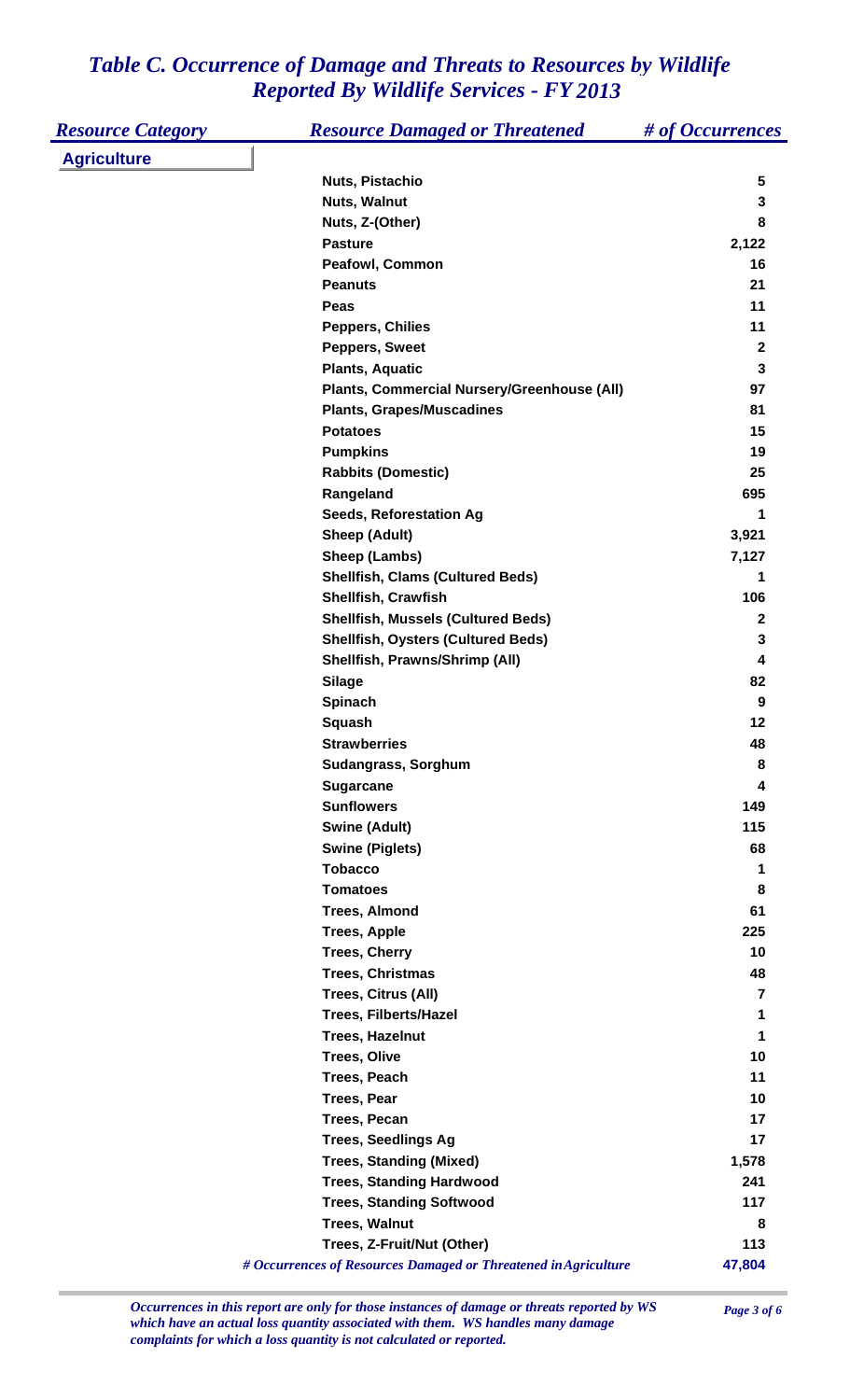| <b>Resource Category</b> | <b>Resource Damaged or Threatened</b>                                 | # of Occurrences |
|--------------------------|-----------------------------------------------------------------------|------------------|
| <b>Health And Safety</b> |                                                                       |                  |
|                          | <b>Hith/Sfty, Human (Aviation)</b>                                    | 6,676            |
|                          | Hith/Sfty, Human (Other Transportation)                               | 43               |
|                          | Hith/Sfty, Human Z-(General)                                          | 28,891           |
|                          | <b>Human Health</b>                                                   |                  |
|                          | # Occurrences of Resources Damaged or Threatened in Health And Safety | 35,611           |
| <b>Natural Resource</b>  |                                                                       |                  |
|                          | Birds, Blackbird, Yellow-Shouldered                                   | 1                |
|                          | <b>Birds, Colonial Sea (All)</b>                                      | 54               |
|                          | Birds, Coots, Hawaiian (T/E)                                          | 48               |
|                          | Birds, Cranes, Whooping (T/E)                                         | $\mathbf{2}$     |
|                          | Birds, Crow, Mariana (T/E)                                            | 48               |
|                          | <b>Birds, Doves/Pigeons</b>                                           | 3                |
|                          | Birds, Ducks, Hawaiian (T/E)                                          | 48               |
|                          | Birds, Ducks, Wild (Other)                                            | 10               |
|                          | <b>Birds, Eagles, Bald</b>                                            | 25               |
|                          | Birds, Elepaio, Oahu (T/E)                                            | 48               |
|                          | Birds, Geese, Hawaiian (T/E)                                          | 48               |
|                          | Birds, Geese, Wild (All)                                              | $\mathbf{2}$     |
|                          | Birds, Moorhens, Hawaiian Common (T/E)                                | 48               |
|                          | <b>Birds, Murrelet Marbled (T/E)</b>                                  | 3                |
|                          | <b>Birds, Pelicans, American White</b>                                | 1                |
|                          | <b>Birds, Pheasant (All) Nr</b>                                       | 46               |
|                          | Birds, Plover, Snowy (T/E)                                            | 86               |
|                          | Birds, Plovers, Piping (T/E)                                          | 77               |
|                          | <b>Birds, Prairie Chickens, Attwaters (T/E)</b>                       | 41               |
|                          | <b>Birds, Prairie Chickens, Lesser</b>                                | 40               |
|                          | Birds, Quail (All) Nr                                                 | 117              |
|                          | Birds, Rail, Clapper, California (T/E)                                | 31               |
|                          | Birds, Rail, Guam (T/E)                                               | 48               |
|                          | <b>Birds, Sage-Grouse, Greater</b>                                    | 84               |
|                          |                                                                       | 48               |
|                          | Birds, Stilts, Hawaiian (T/E)                                         |                  |
|                          | Birds, Swans, Wild (All)                                              | 3                |
|                          | Birds, Swiftlet, Island (T/E)                                         | 48               |
|                          | <b>Birds, Terns, Common</b>                                           | 12               |
|                          | Birds, Terns, Least (T/E)                                             | 77               |
|                          | Birds, Terns, Least, California (T/E)                                 | 79               |
|                          | Birds, Terns, Roseate (T/E)                                           | 35               |
|                          | <b>Birds, Turkey, Wild</b>                                            | 99               |
|                          | <b>Birds, Upland Game (Other)</b>                                     | 6                |
|                          | <b>Birds, Waterfowl (Other)</b>                                       | 5                |
|                          | Birds, White Eye, Bridled (T/E)                                       | 48               |
|                          | Birds, Z-(Other)                                                      | 82               |
|                          | <b>Designated Natural Areas</b>                                       | 135              |
|                          | Fish, Bass, Striped                                                   | 1                |
|                          | Fish, Darter, Watercress (T/E)                                        | 9                |
|                          | Fish, Salmon (All) (T/E)                                              | 5                |
|                          | Fish, Salmon (All) Nr                                                 | 3                |
|                          | Fish, Steelhead                                                       | 4                |
|                          | Fish, Steelhead (T/E)                                                 | $\mathbf{2}$     |
|                          | Fish, Trout, Brook                                                    | 209              |
|                          | Fish, Trout, Brown                                                    | $\mathbf{2}$     |
|                          | Fish, Trout, Rainbow                                                  | 40               |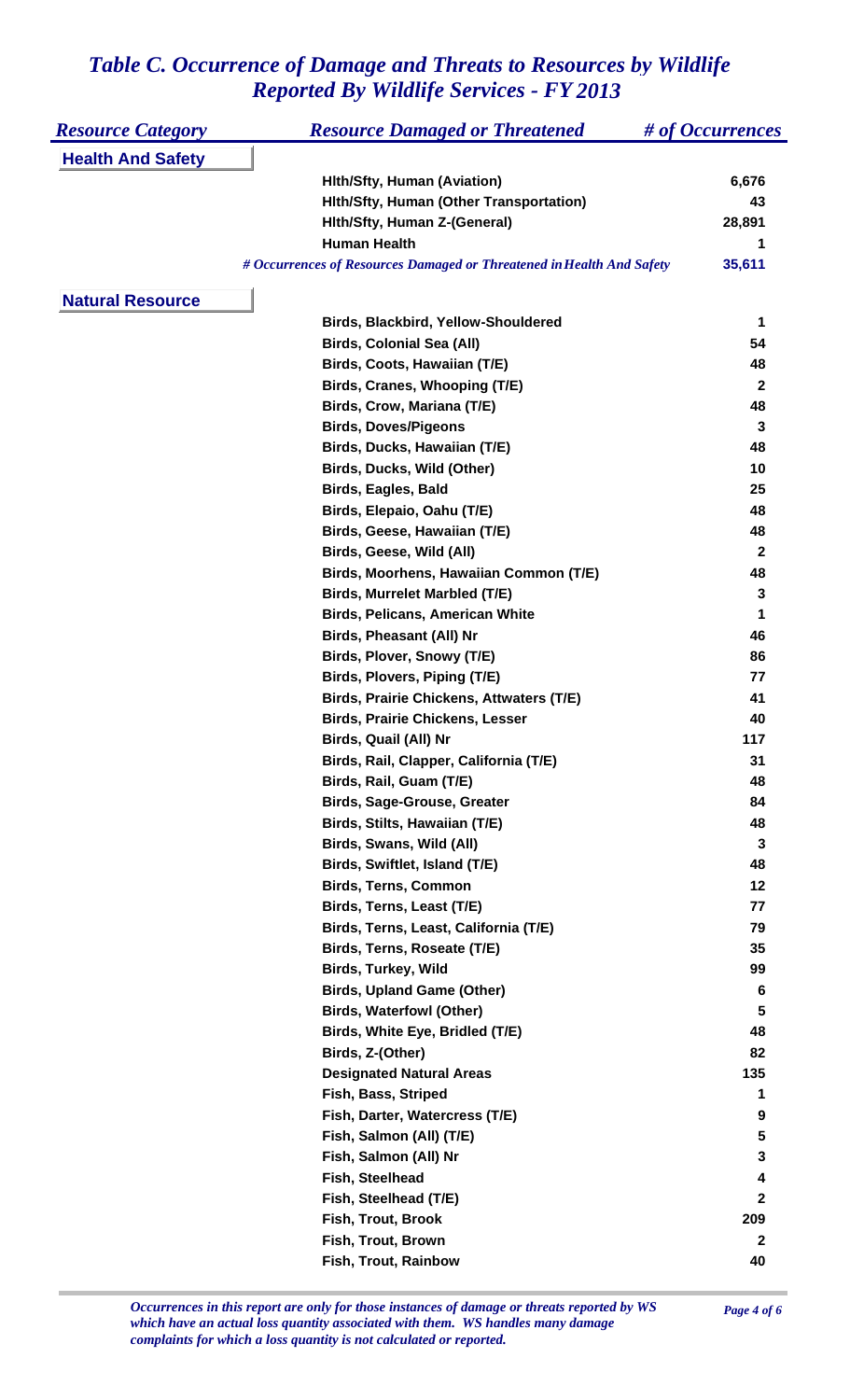| <b>Resource Category</b> | <b>Resource Damaged or Threatened</b>                                | # of Occurrences |
|--------------------------|----------------------------------------------------------------------|------------------|
| <b>Natural Resource</b>  |                                                                      |                  |
|                          | Fish, Walleye                                                        | 11               |
|                          | Fish, Z-(Other)                                                      | 158              |
|                          | Habitat, Wildlife (General)                                          | 127              |
|                          | <b>Insects, American Burying Beetle (T/E)</b>                        | 1                |
|                          | Mammals, Bats, Mariana Fruit (T/E)                                   | 48               |
|                          | Mammals, Deer, Columbia White-Tailed (T/E)                           | 1                |
|                          | <b>Mammals, Deer, Mule</b>                                           | 34               |
|                          | Mammals, Deer, White-Tailed Nr                                       | 212              |
|                          | <b>Mammals, Elk (Wapiti)</b>                                         | 6                |
|                          | Mammals, Ferrets, Black-Footed (T/E)                                 | 3                |
|                          | <b>Mammals, Foxes (Other)</b>                                        | 1                |
|                          | <b>Mammals, Foxes, Swift</b>                                         | 28               |
|                          | Mammals, Mice, Perd. Key Beach (T/E)                                 | $\mathbf{2}$     |
|                          | Mammals, Mice, Salt Marsh Harvest (T/E)                              | 23               |
|                          | Mammals, Otter River, Nebraska (T/E)                                 | 15               |
|                          | <b>Mammals, Pronghorn (Antelope)</b>                                 | 17               |
|                          | Mammals, Sheep, Bighorn                                              | 10               |
|                          | Mammals, Z-(Other)                                                   | 26               |
|                          | Mollusks, Louisiana Pearlshell (T/E)                                 | 1                |
|                          | <b>Plants, Downy Solomon'S Seal</b>                                  | 1                |
|                          | <b>Plants, Grass Pink Orchid</b>                                     | 1                |
|                          | <b>Plants, Indian Cucumber Root</b>                                  | 1                |
|                          | Plants, Kalm'S St. John'S Wort                                       | 1                |
|                          | <b>Plants, Marsh Speedwell</b>                                       | 1                |
|                          | <b>Plants, Orange/Yellow-Fringed Orchid</b>                          | 1                |
|                          | <b>Plants, Purple Fringed Orchid</b>                                 | 3                |
|                          | <b>Plants, Small Cranberry</b>                                       | 1                |
|                          | <b>Plants, Snakemouth Orchid</b>                                     | 1                |
|                          | <b>Plants, Sweet Fern</b>                                            |                  |
|                          | Rabbits, Pygmy (T/E)                                                 | 4                |
|                          | <b>Reclamation/Restoration Site</b>                                  | 210              |
|                          | Reptiles, Tortoises, Desert (T/E)                                    | 9                |
|                          | <b>Reptiles, Turtles, Blandings</b>                                  | 6                |
|                          | Reptiles, Turtles, Green Sea (T/E)                                   | 1                |
|                          | Reptiles, Turtles, Hawksbill (T/E)                                   | 1                |
|                          | <b>Reptiles, Turtles, Spotted</b>                                    | 4                |
|                          | Reptiles, Turtles, Yellow Blotched (T/E)                             | 1                |
|                          | Seeds, Bitterbrush                                                   | 1                |
|                          | <b>Seeds, Reforestation Nr</b>                                       | 34               |
|                          | <b>Shellfish, Clams (Natural Beds)</b>                               | $\boldsymbol{2}$ |
|                          | <b>Shellfish, Lobster (Maine)</b>                                    | 3                |
|                          | <b>Streams</b>                                                       | 75               |
|                          | <b>Trees, Seedlings Nr</b>                                           | 81               |
|                          | <b>Trees, Standing</b>                                               | 454              |
|                          | Watershed                                                            | 190              |
|                          | <b>Wetlands</b>                                                      | 152              |
|                          | # Occurrences of Resources Damaged or Threatened in Natural Resource | 3,875            |



| <b>Aircraft</b>                 | 3.088 |
|---------------------------------|-------|
| <b>Airport Runways/Taxiways</b> | 255   |
| <b>Beaches</b>                  | 112   |
| <b>Boat Docks/Marinas</b>       | 126   |